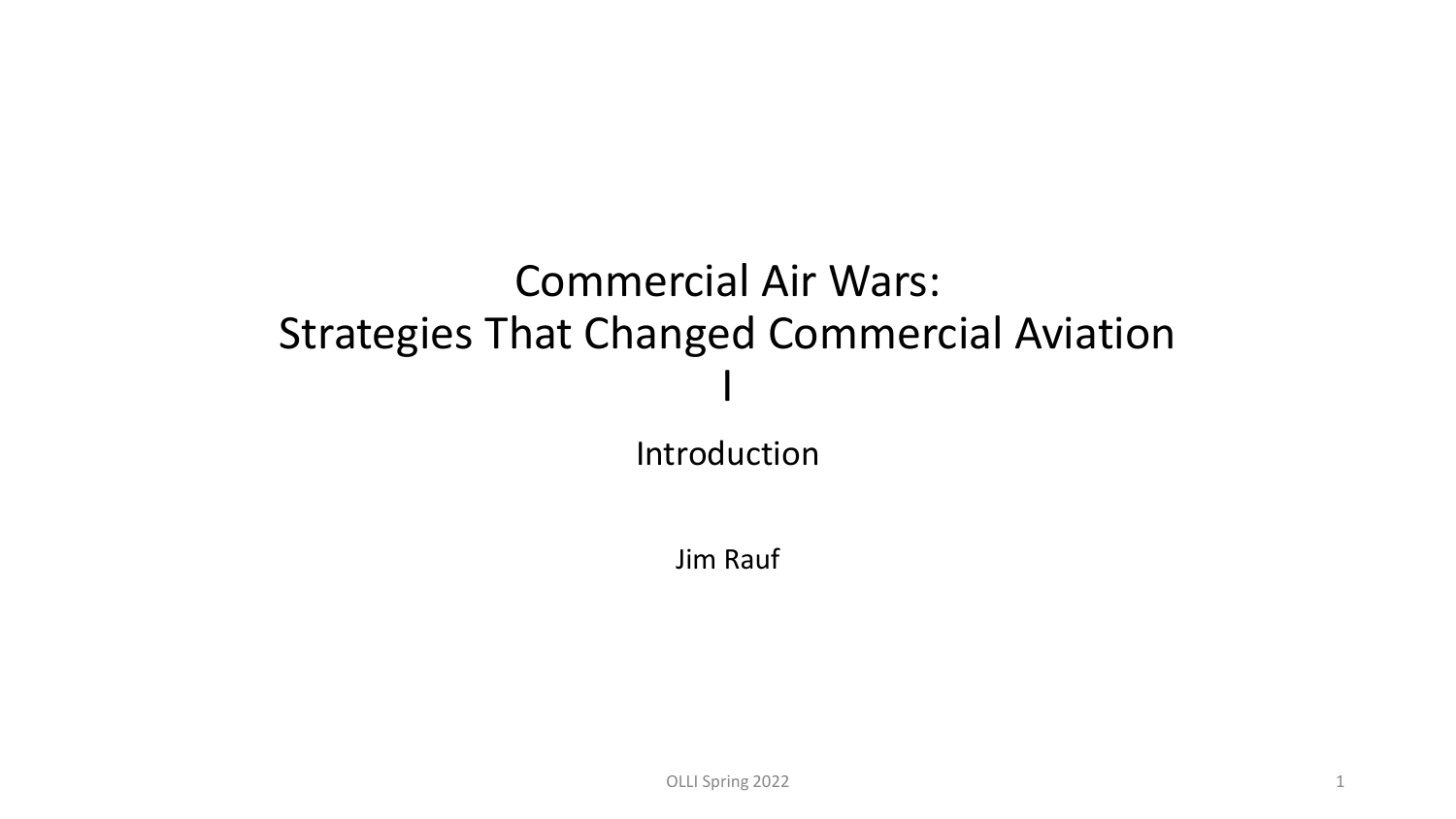#### Introduction

- Airbus and Boeing Large Commercial Aircraft Duopoly
- Their founding/founders
- Current products
- Current market shares
- Average prices
- Aircraft development times
- Aircraft programs cumulative cash flows
- Aircraft development costs estimates
- Some subjects to be considered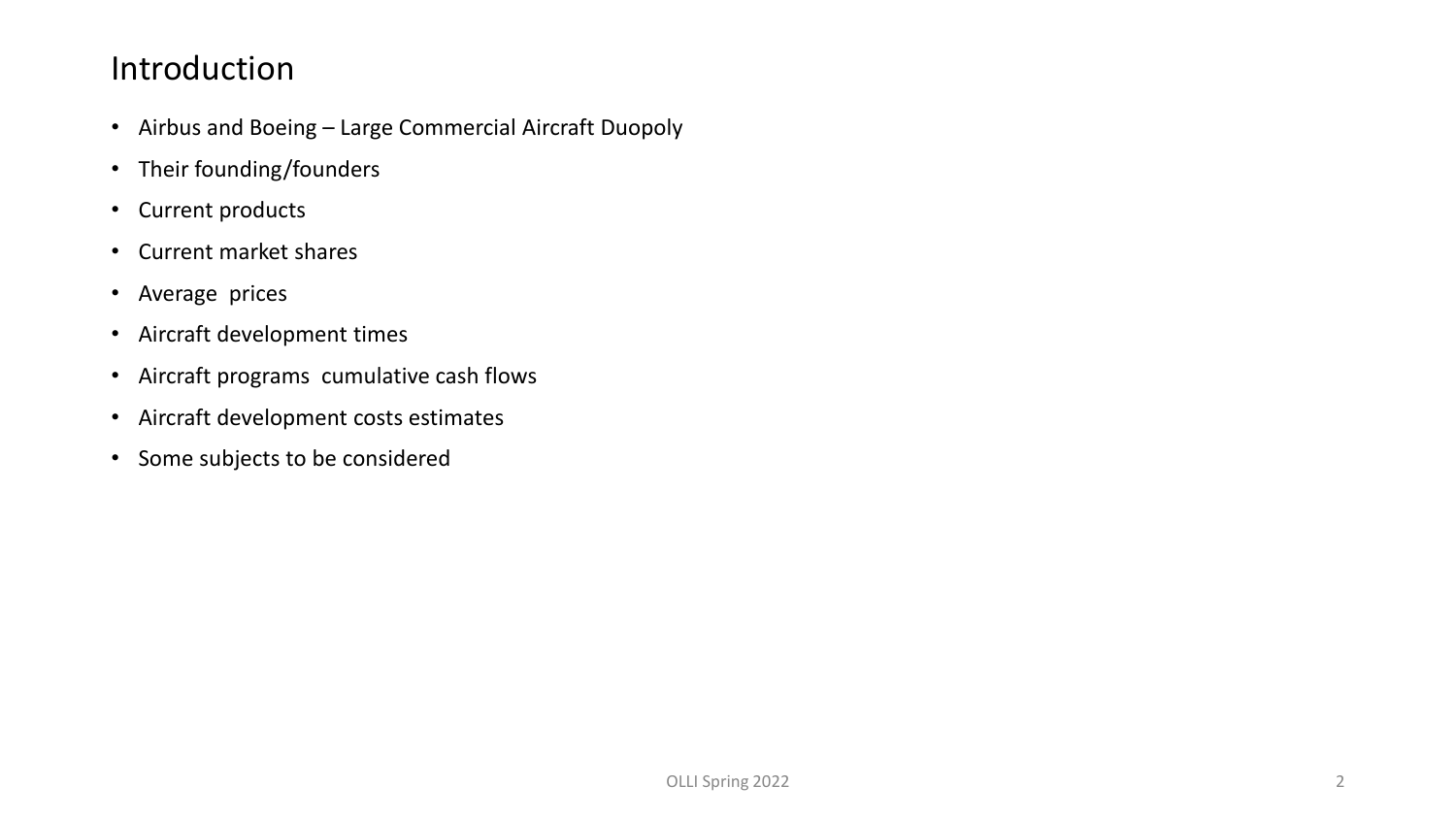#### Large Commercial Aircraft Manufacturers 2022

• **Airbus** is a leader in designing, manufacturing and delivering aerospace products, services and solutionsto customers on a worldwide scale



• **Boeing** develops, manufactures and services commercial airplanes, defense products and space systems for customers in more than 150 countries

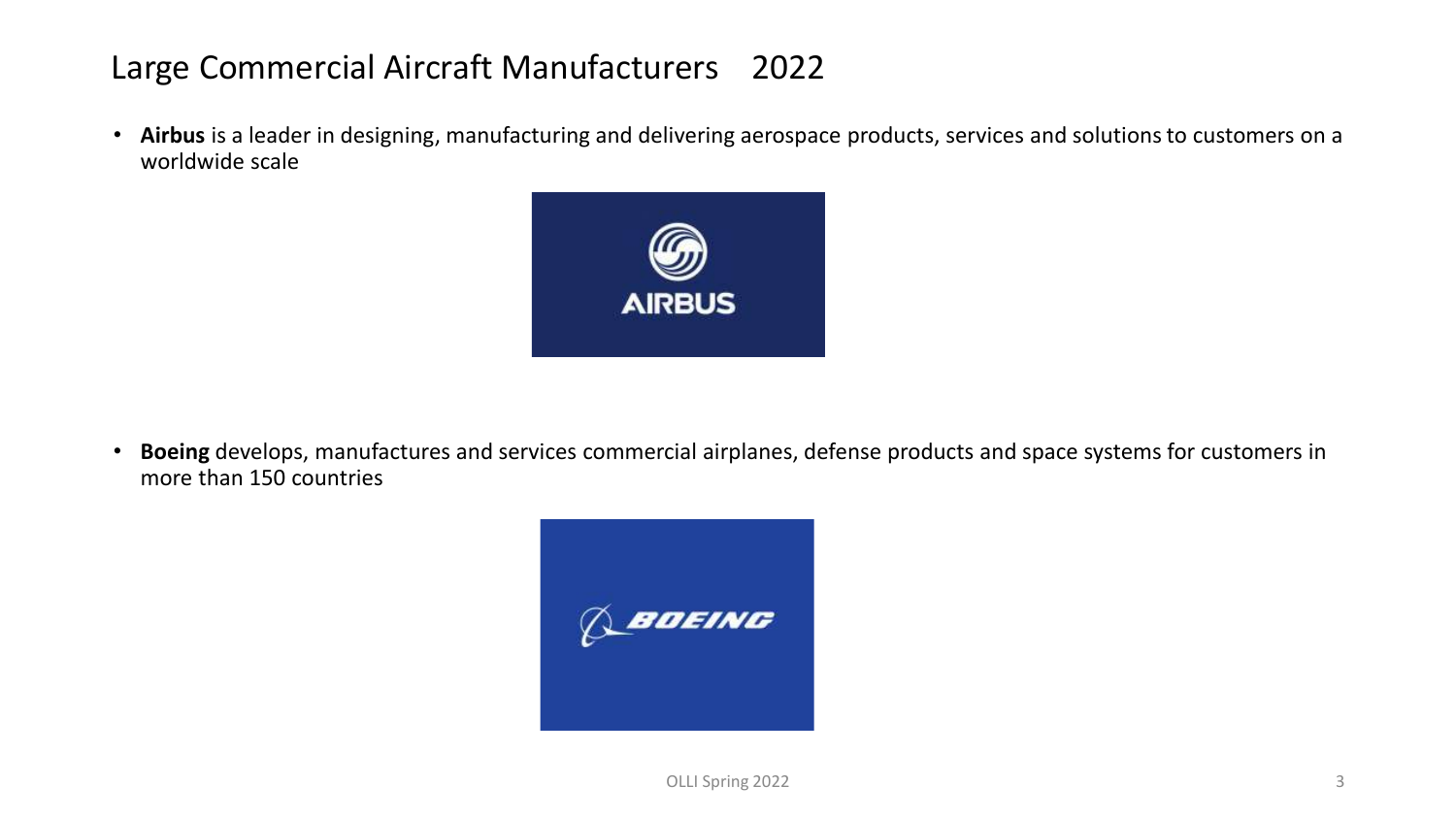#### The Boeing Company: The First 100 Years

- **William E. Boeing** was born in Detroit to **Wilhelm** and **Marie Ortmann Boeing (Böing)** in 1881
- His father, who arrived in the United States in 1868, had come from an old and well-todo family in Hohenlimburg Germany
- He emigrated to the U.S. when he was 20 years old
- Wilhelm started work as a farm laborer

but soon joined forces with Karl Ortmann, a lumberman and, ultimately, his father-inlaw.

- Young Wilhelm Boeing bought timberland, with its mineral rights, in the Mesabi Range
- He also bought land in Washington State and timberland in the redwood forest in California
- Wilhelm did not live to see the development of those mining rights

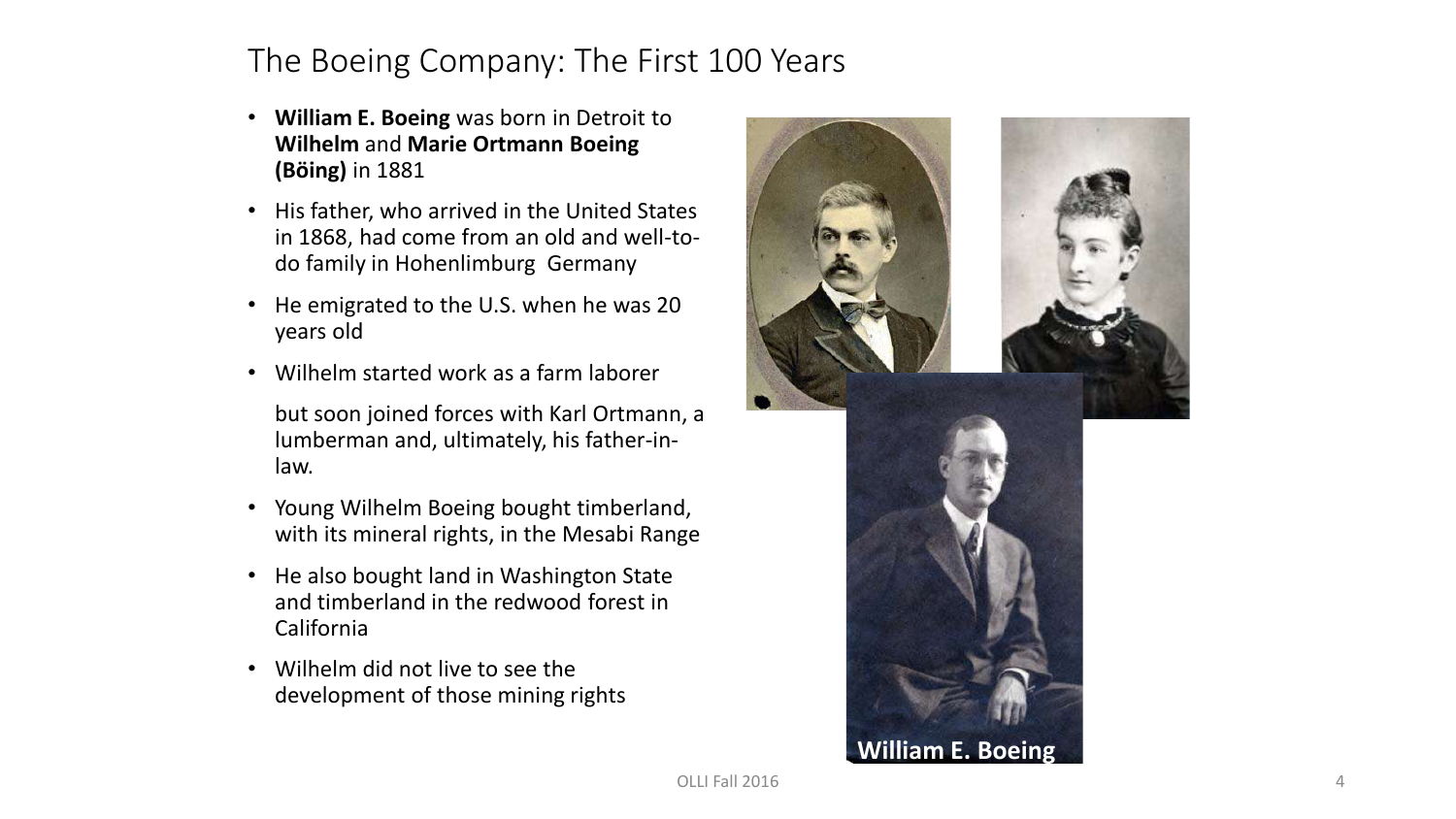### The Boeing Company Founders

#### **1910**

- Boeing bought the Heath Shipyard on the Duwamish River to build a yacht, named the Taconite
- He attended an aviation meet in 1910 in Los Angeles, where he tried to get a ride on one of the boxy biplanes but had no success

#### **1915**

Thomas Hamilton, later founder of Hamilton Metalplane Co. (acquired by Boeing in 1929), introduced Boeing to U.S. Navy Lieutenant **George Conrad Westervelt**

• Westervelt was a graduate of the United States Naval Academy and Massachusetts Institute of Technology in naval engineering



#### **William E. Boeing**

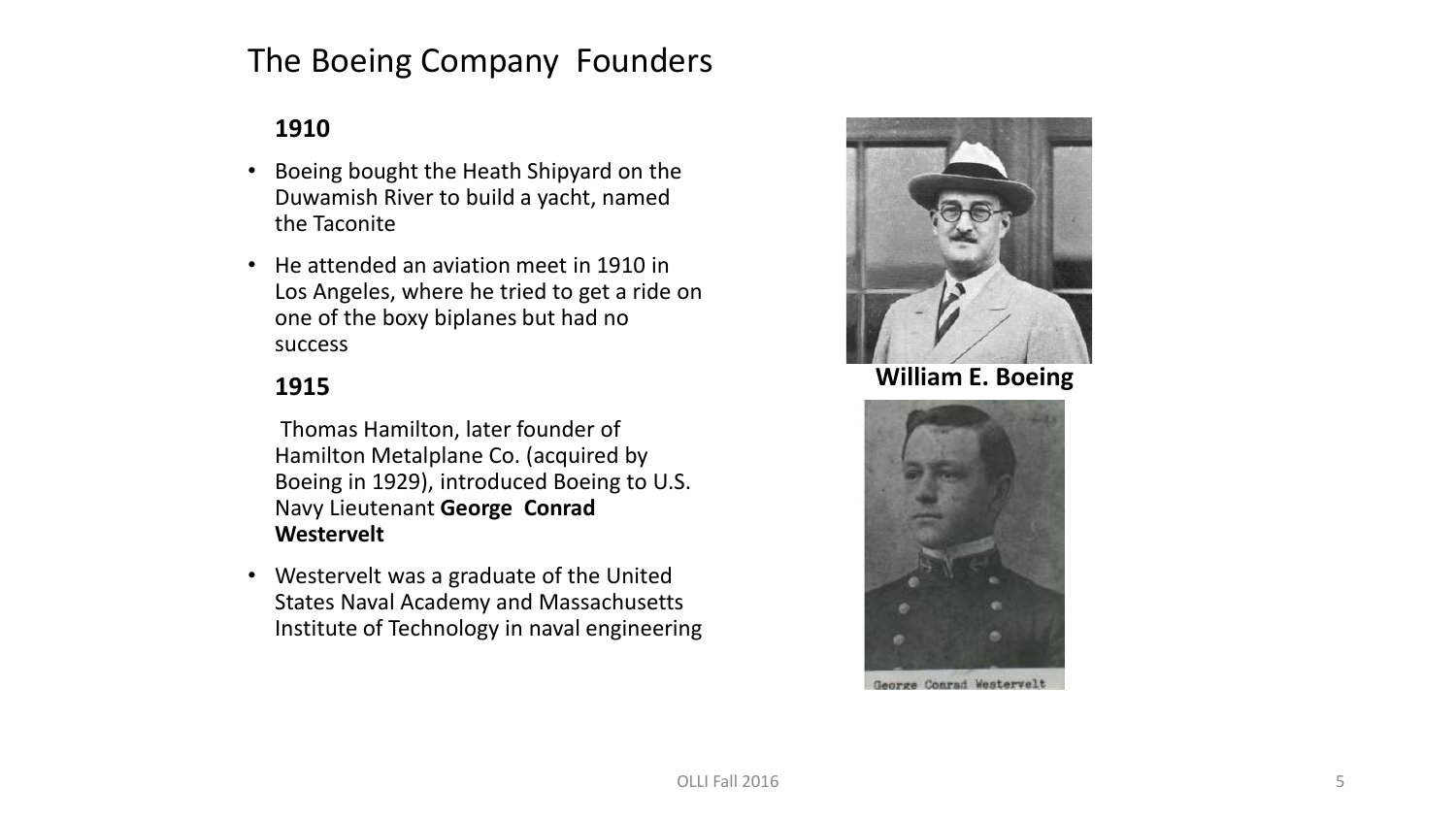#### The Boeing Company Founders



- **June 15, 1916** William Boeing takes **Bluebill**, the first **B & W Model 1**, on its maiden 900 foot flight
	- B&W –Boeing and Westerveldt
- **This was the beginning of the Boeing Company**
- Pilot **Herb Munter** takes **Mallard**, the second plane on its first flight
- The B & W was made of wood, with wire bracing, and was linen-covered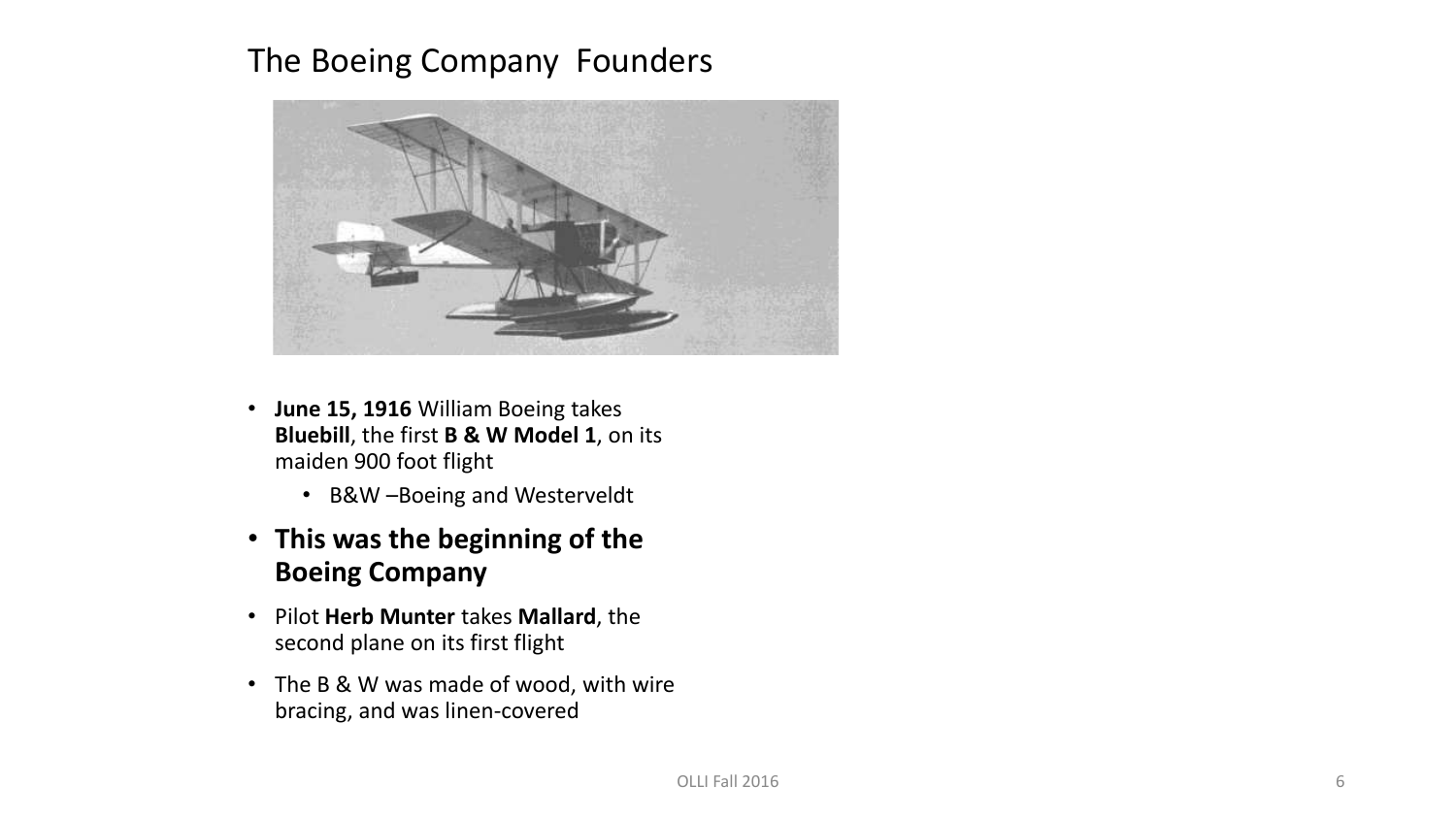#### The Boeing Company Founders



- **June 15, 1916** William Boeing takes **Bluebill**, the first **B & W Model 1**, on its maiden 900 foot flight
	- B&W –Boeing and Westerveldt
- **This was the beginning of the Boeing Company**
- Pilot **Herb Munter** takes **Mallard**, the second plane on its first flight
- The B & W was made of wood, with wire bracing, and was linen-covered
- **First flight** June 15, 1916
- **Model number** 1 (B&W)
- **Span** 52 feet
- **Length** 27 feet 6 inches
- **Gross weight** 2,800 pounds
- **Top speed** 75 mph
- **Cruising speed** 67 mph
- **Range** 320 miles
- **Power** 125-horsepower Hall-Scott A-5 engine
- **Accommodation** Two crew
- It was similar to the Martin trainer aircraft that Boeing owned, but had better pontoons and a more powerful engine
- The two B & Ws were offered to the United States Navy. When the Navy did not buy them, they were sold to the New Zealand Flying School and became the company's first international sale
- Boeing paid for a wind tunnel at the **University of Washington** in exchange for establishment of a curriculum in the new science of aeronautics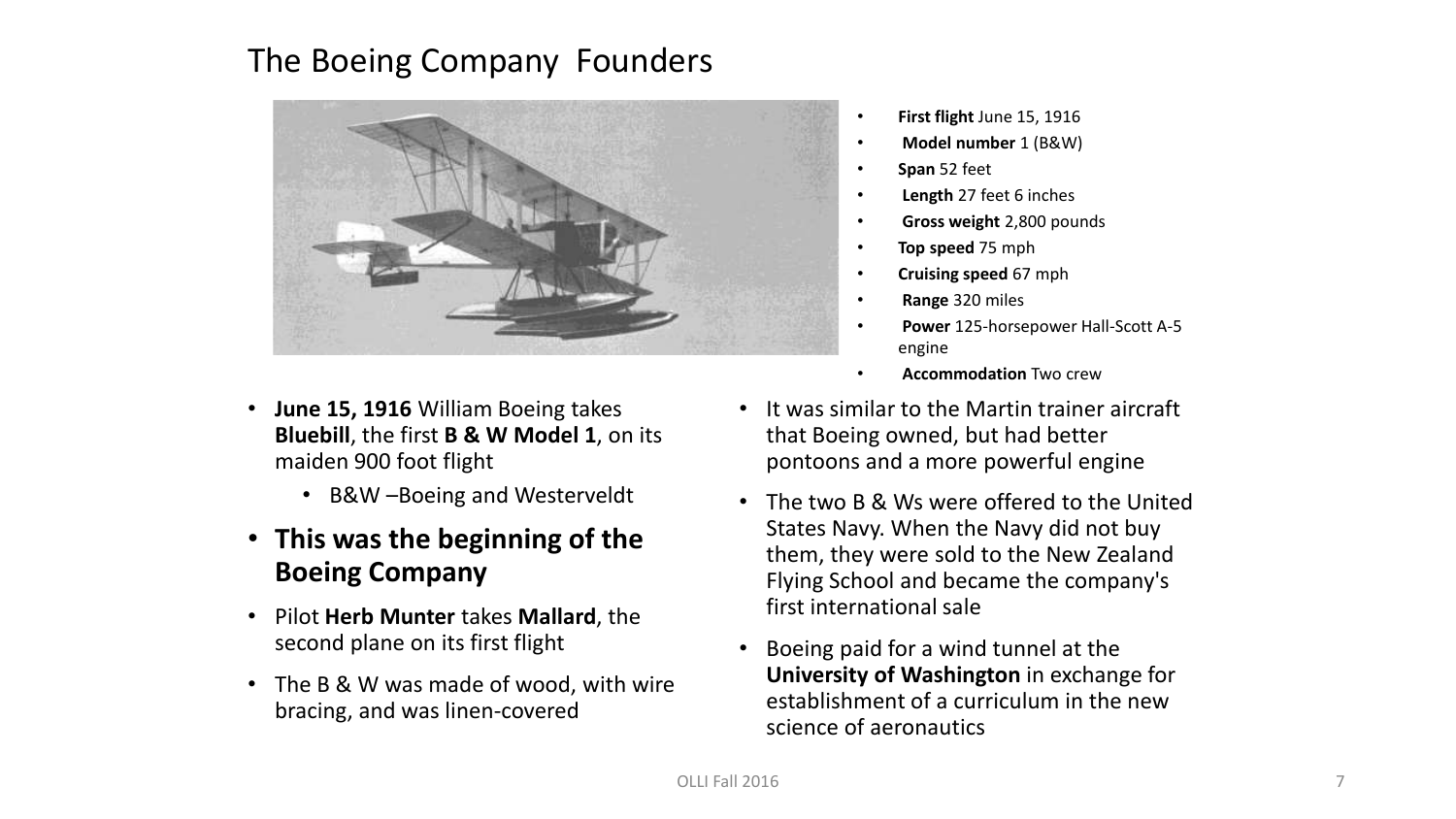#### Airbus Beginnings and Founders

- Today's **Airbus SE** is the product of international consolidation in the **European** aerospace industry tracing back to the formation of the *Airbus Industrie GIE* consortium in 1970
- In 2000, **the European Aeronautic Defence and Space Com**pany (**EADS**) NV was established
- In addition to other subsidiaries pertaining to security and space activities, **EADS** owned 100% of the pre-existing **Eurocopter SA** , established in 1992, as well as 80% of **Airbus Industrie GIE**
- In 2001, **Airbus Industrie GIE** was reorganized as **Airbus SAS**, a simplified joint-stock company
- In 2006, **EADS** acquired **BAE Systems**' remaining 20% of **Airbus**
- **EADS NV** was renamed **Airbus Group NV** and **SE** in 2014, and 2015, respectively
- Due to the dominance of the **Airbus SAS** division within **Airbus Group SE**, these parent and subsidiary companies were merged in January 2017, keeping the name of the parent company
- The company was given its present name in April 2017
- **The founders of Airbus SE are:**
- Franz Josef Strauss





• Felix Kracht

• Henri Ziegler



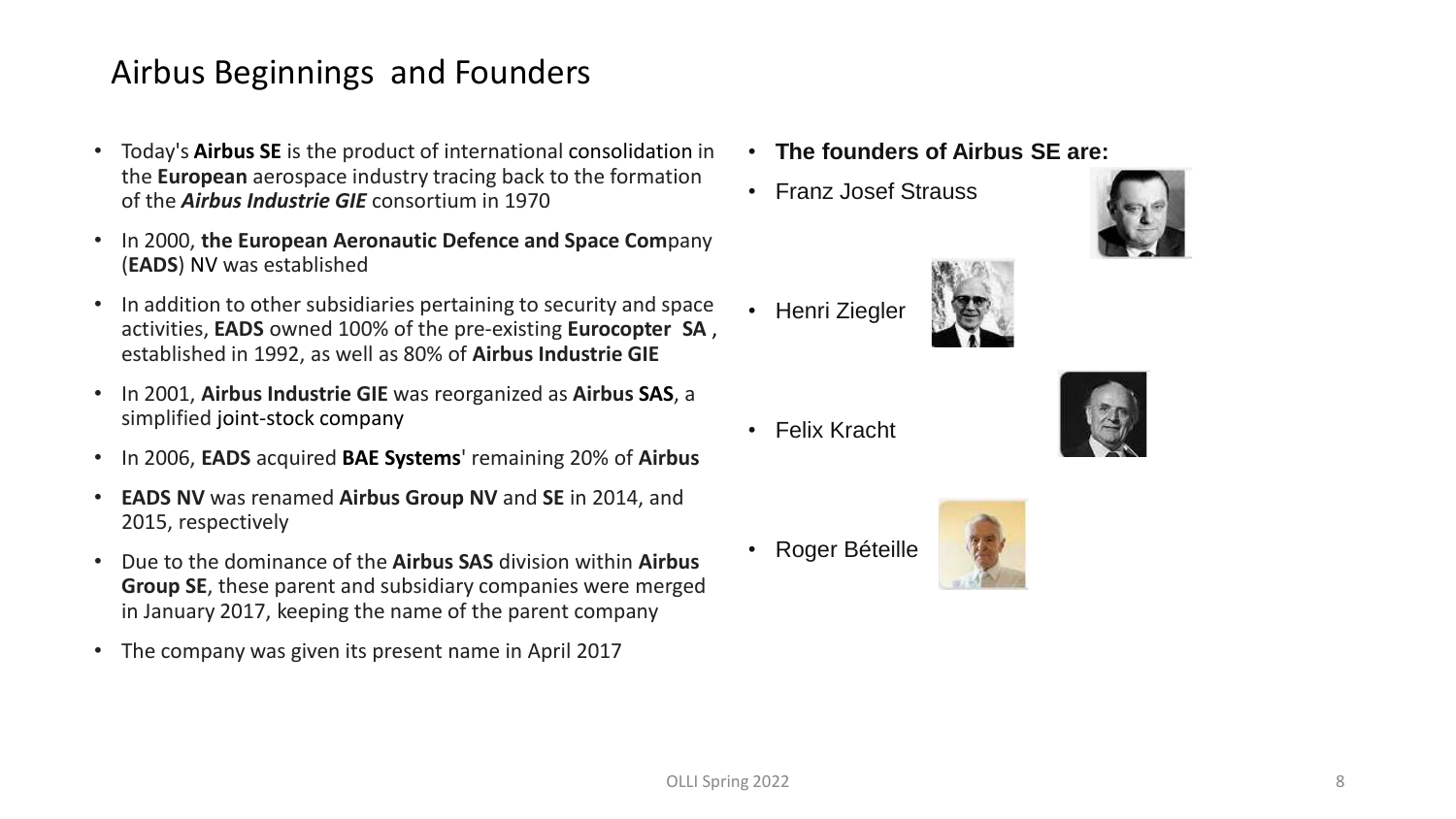#### Airbus Beginnings and Founders



- **Franz Josef Strauss** was a German politician. He was the long-time chairman of the Christian Social Union in Bavaria (CSU)
- aerospace conglomerate Airbus
- As an aerospace enthusiast, Strauss was a key player in the creation of **Airbus** conglomerate in the 1970s
- He served as chairman of **Airbus** in the late 1980s, until his death in 1988



- **Henri Ziegler** was an engineer, as well as a French air force officer and test pilot
- He was a founding father of **Airbus Industrie** and became its first CEO
- He was the driving force behind the development of the **Airbus A300B**, the original **Airbus** aircraft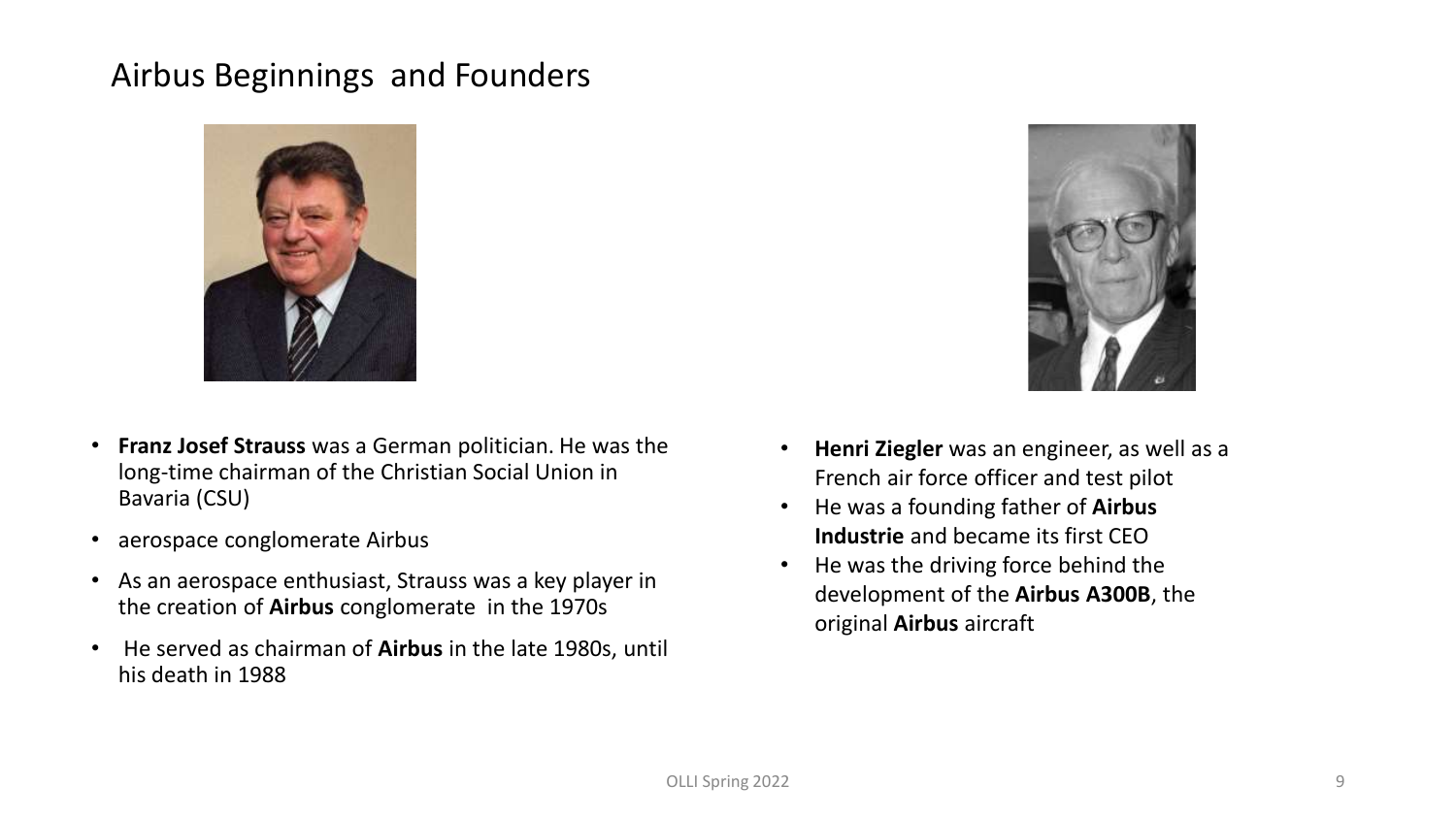#### Airbus Beginnings and Founders



- **Felix Kracht** was a German engineer
- After the World War II, he went on to work in France with **Nord Aviation** before moving back to Germany to head **Deutsche Airbus GmbH**
- He was **Airbus**' first production director on the **A300** program
- He became the Senior Vice President and was responsible for production at the **Toulouse** site until his retirement in 1981



- **Roger Béteille** was a French aeronautical engineer and businessman
- He was one of the founding fathers of **Airbus**
- He is known for his contributions to **Airbus**
- His contributions include the "**Airbus fuselage**" the 222 in fuselage cross section with the ability to carry two **LD-3** freight containers and the basic work-share agreement of the various partners in **Airbus**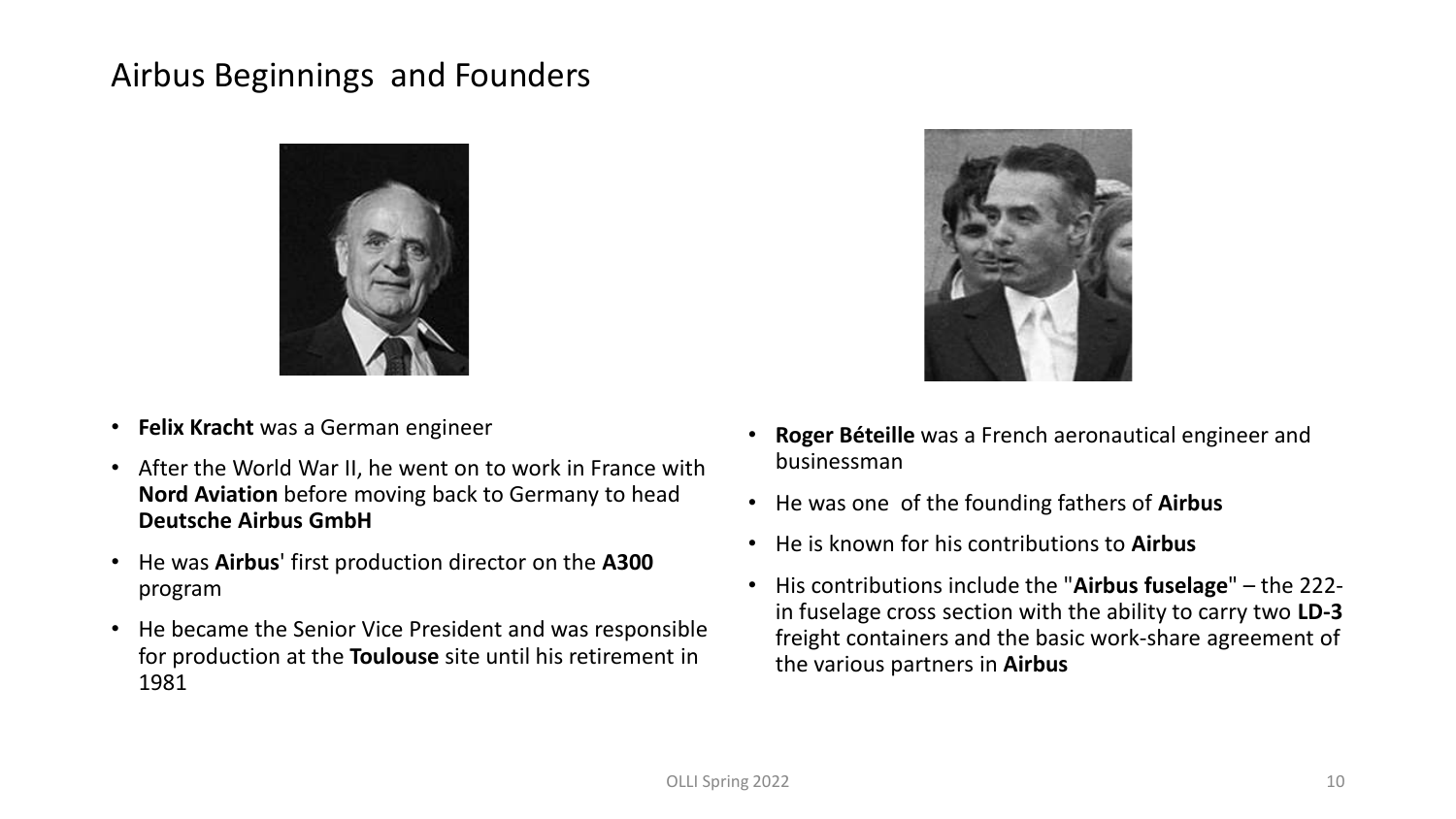#### Airbus Commercial Aircraft









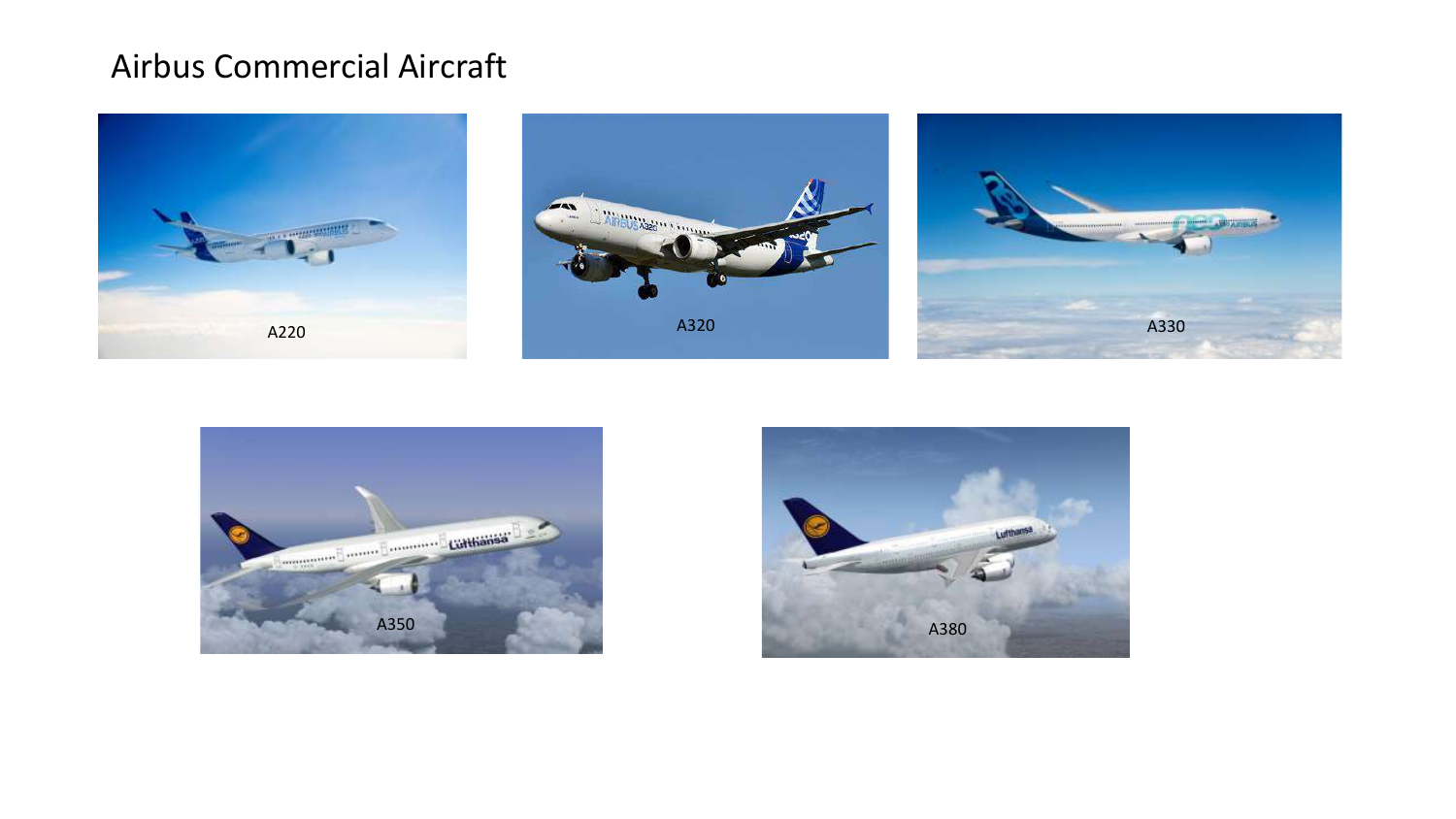#### Airbus

- Airbus is a leader in **designing, manufacturing and delivering aerospace products, services and solutions** to customers on a worldwide scale.
- With **over 130,000 employees** and as the **largest aeronautics and space company** in Europe and a worldwide leader, Airbus is at the forefront of the aviation industry
- We build the most innovative commercial aircraft and consistently capture about half of all commercial airliner orders
- Thanks to our deep understanding of changing market needs, customer focus and technological innovation, we offer products that connect people and places via air and space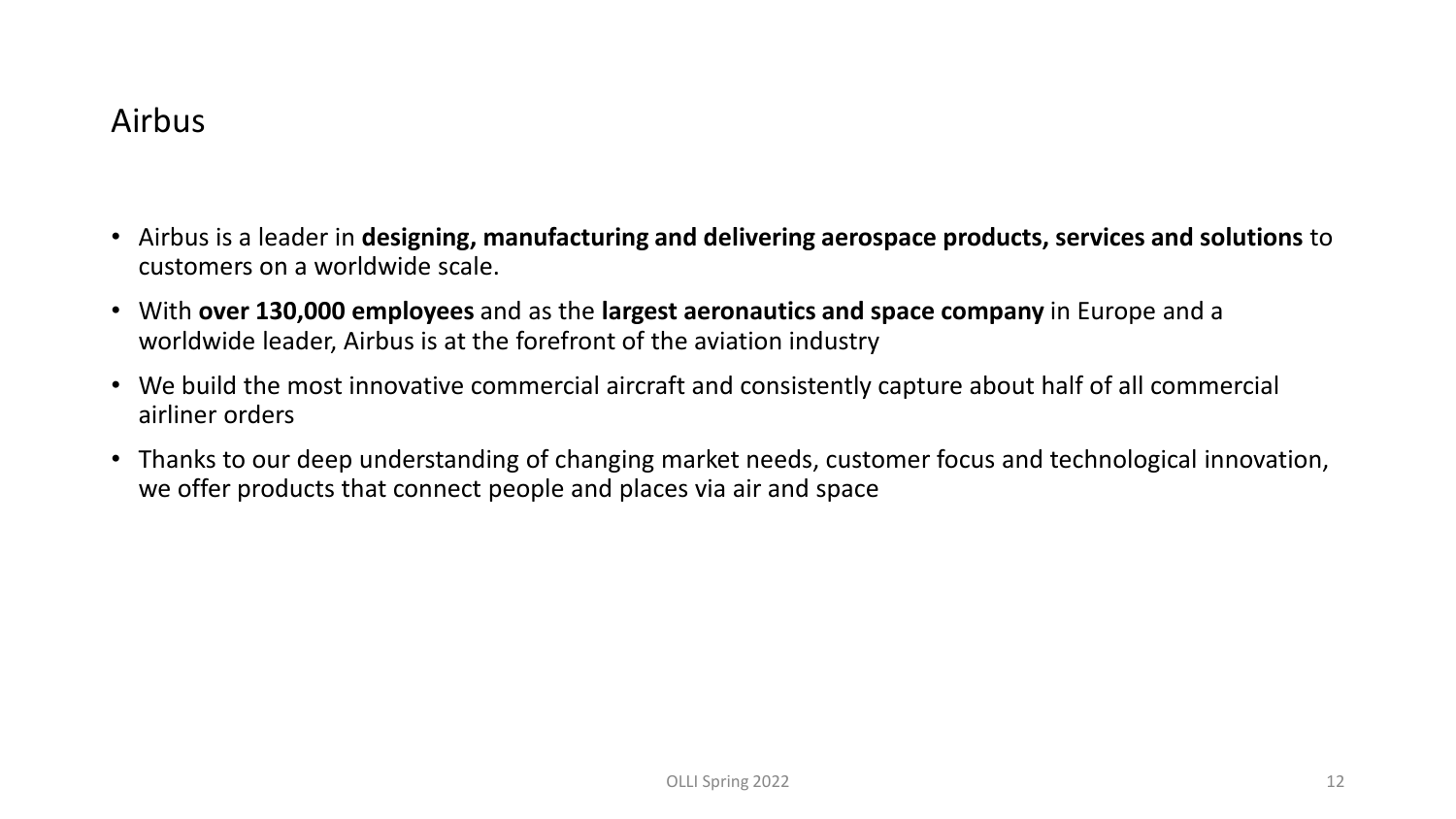## Boeing Commercial Aircraft













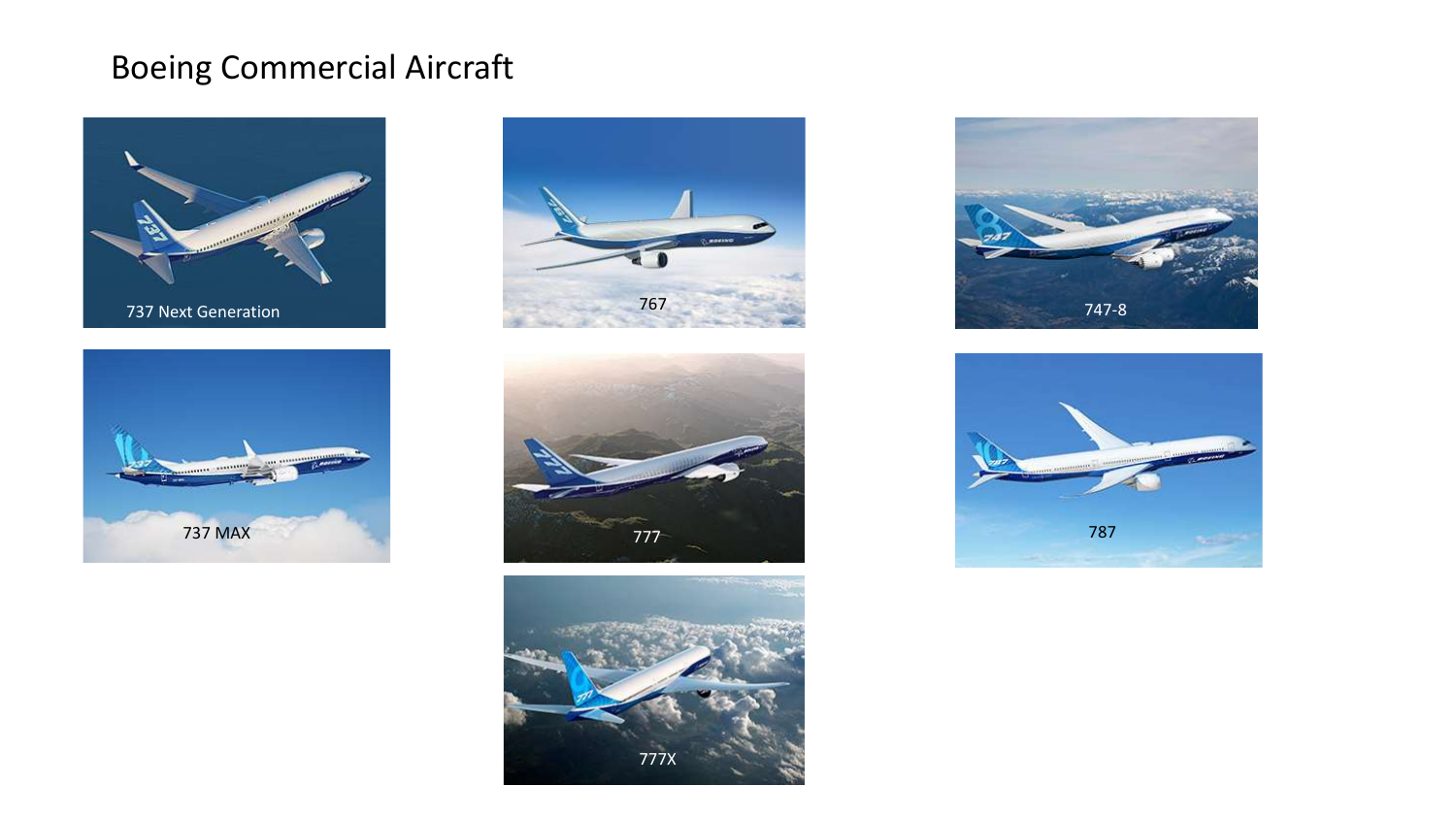#### Boeing

- As a leading global aerospace company, Boeing develops, manufactures and services commercial airplanes, defense products and space systems for customers in more than 150 countries
- As a top U.S. exporter, the company leverages the talents of a global supplier base to advance economic opportunity, sustainability and community impact
- Boeing's diverse team is committed to innovating for the future, leading with sustainability, and cultivating a culture based on the company's core values of safety, quality and integrity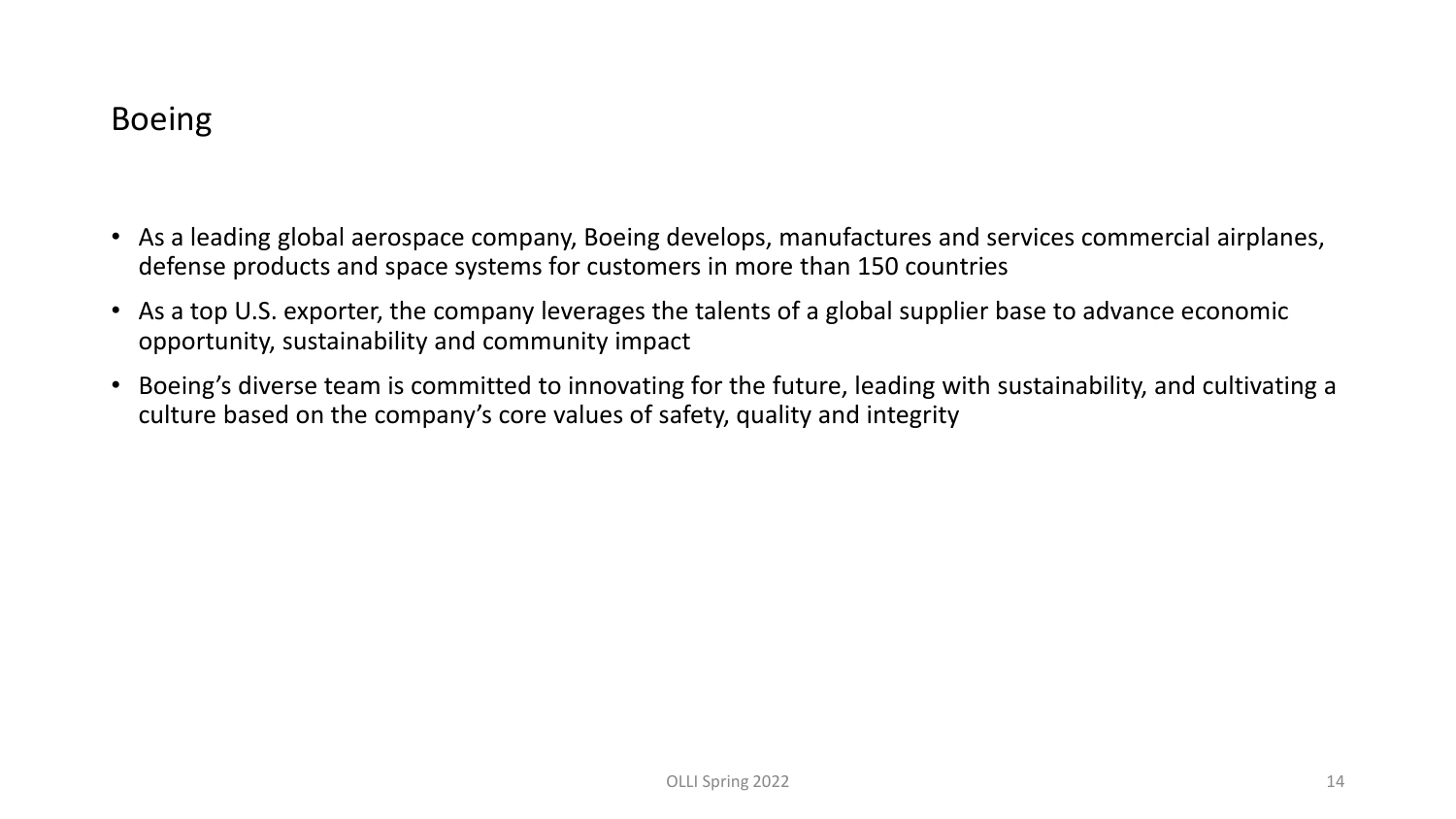### Market Share 2<sup>nd</sup> Quarter 2021



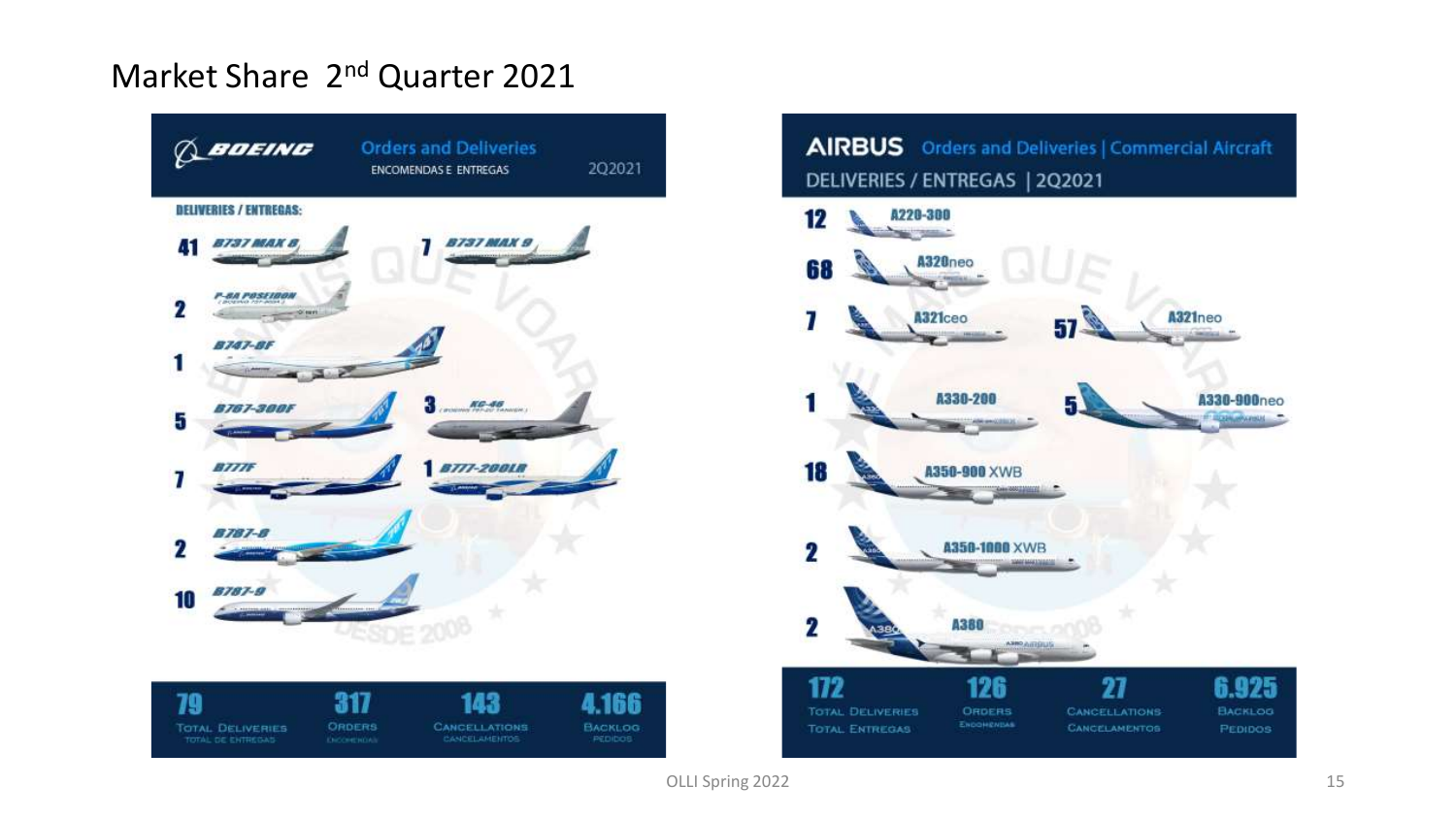### Market Share 2<sup>nd</sup> Quarter 2021



AIRBUS Orders and Deliveries | Commercial Aircraft ORDERS / ENCOMENDAS | 2Q2021

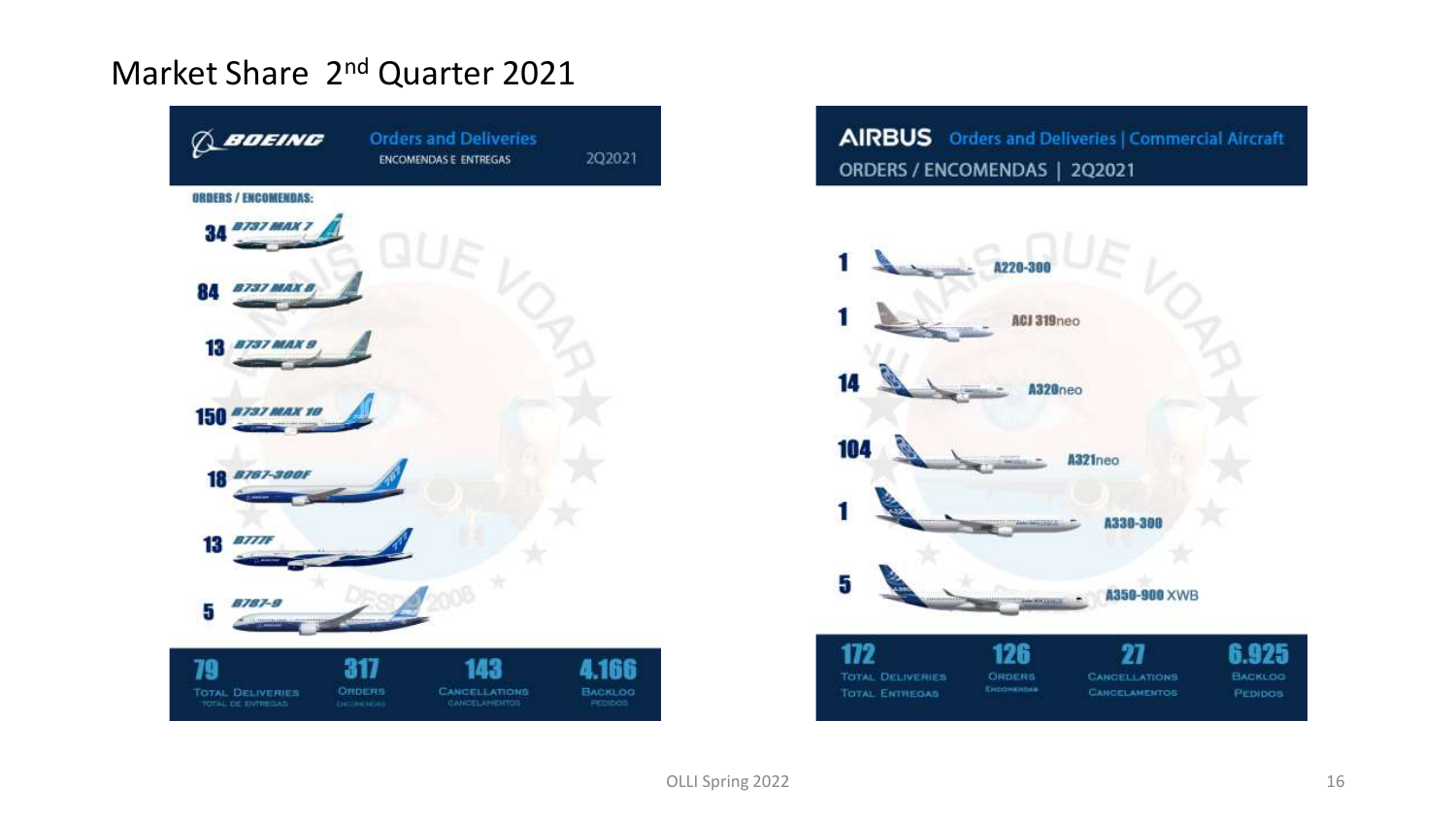#### Commercial Aircraft Estimated Prices

| Aircraft          | List<br>Price<br>(\$m) | <b>Market</b><br>Value<br>(\$m) | Discount |
|-------------------|------------------------|---------------------------------|----------|
| A380              | 432.6                  | 236.5                           | 45%      |
| B777-300ER        | 339.6                  | 154.8                           | 54%      |
| A350-900          | 308.1                  | 150                             | 51%      |
| B787-9            | 264.6                  | 142.8                           | 46%      |
| <b>B787-8</b>     | 224.6                  | 117.1                           | 48%      |
| A330-300          | 256.4                  | 109.5                           | 57%      |
| A330-200          | 231.5                  | 86.6                            | 63%      |
| A321              | 114.9                  | 52.5                            | 54%      |
| A320neo           | 107.3                  | 48.5                            | 55%      |
| <b>B737-900ER</b> | 101.9                  | 48.1                            | 53%      |
| B737-800          | 96                     | 46.5                            | 52%      |
| A320              | 98                     | 44.4                            | 55%      |
| A319              | 89.6                   | 37.3                            | 58%      |
| B737-700          | 80.6                   | 35.3                            | 56%      |



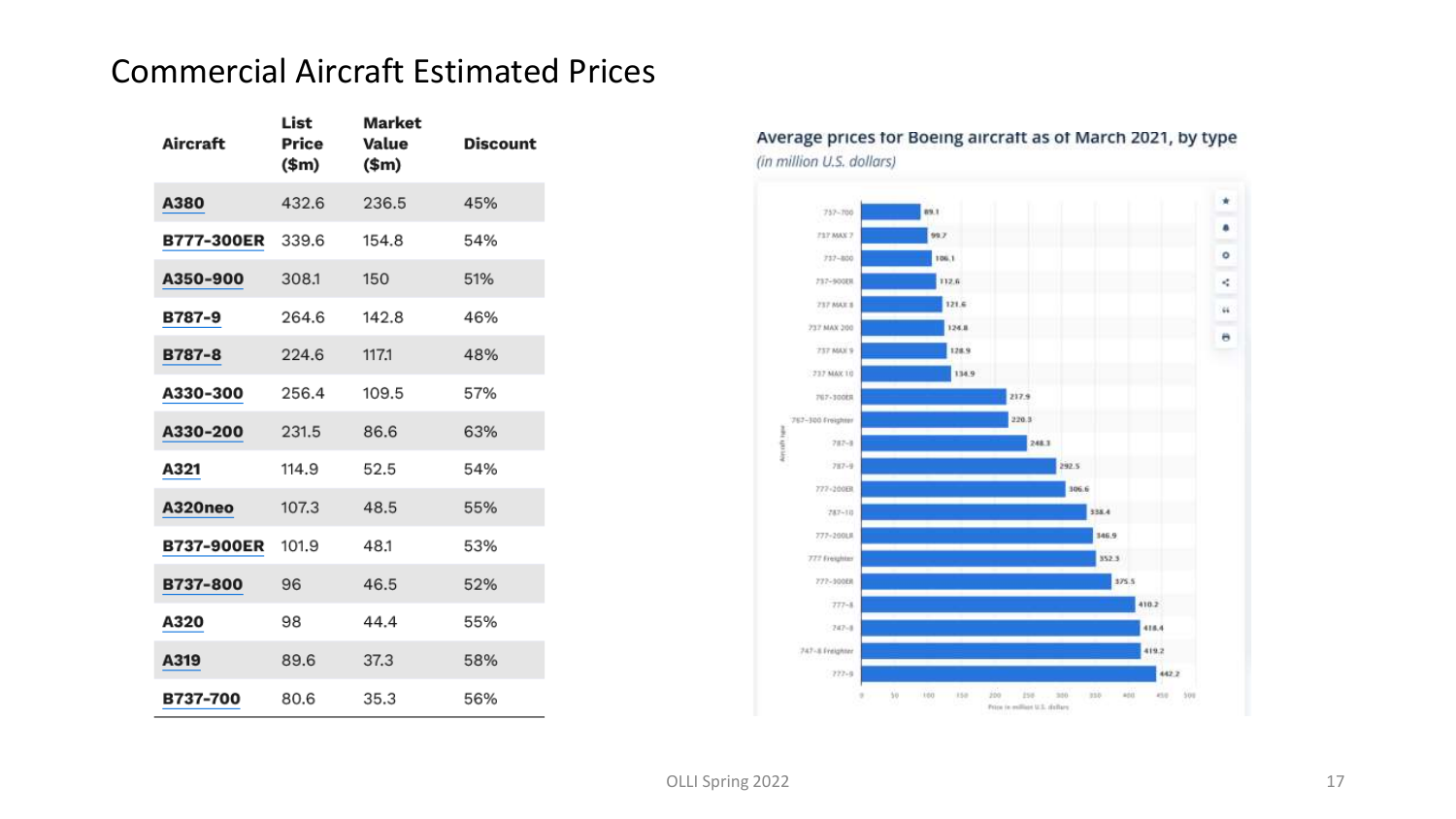#### Boeing and Airbus Development Times

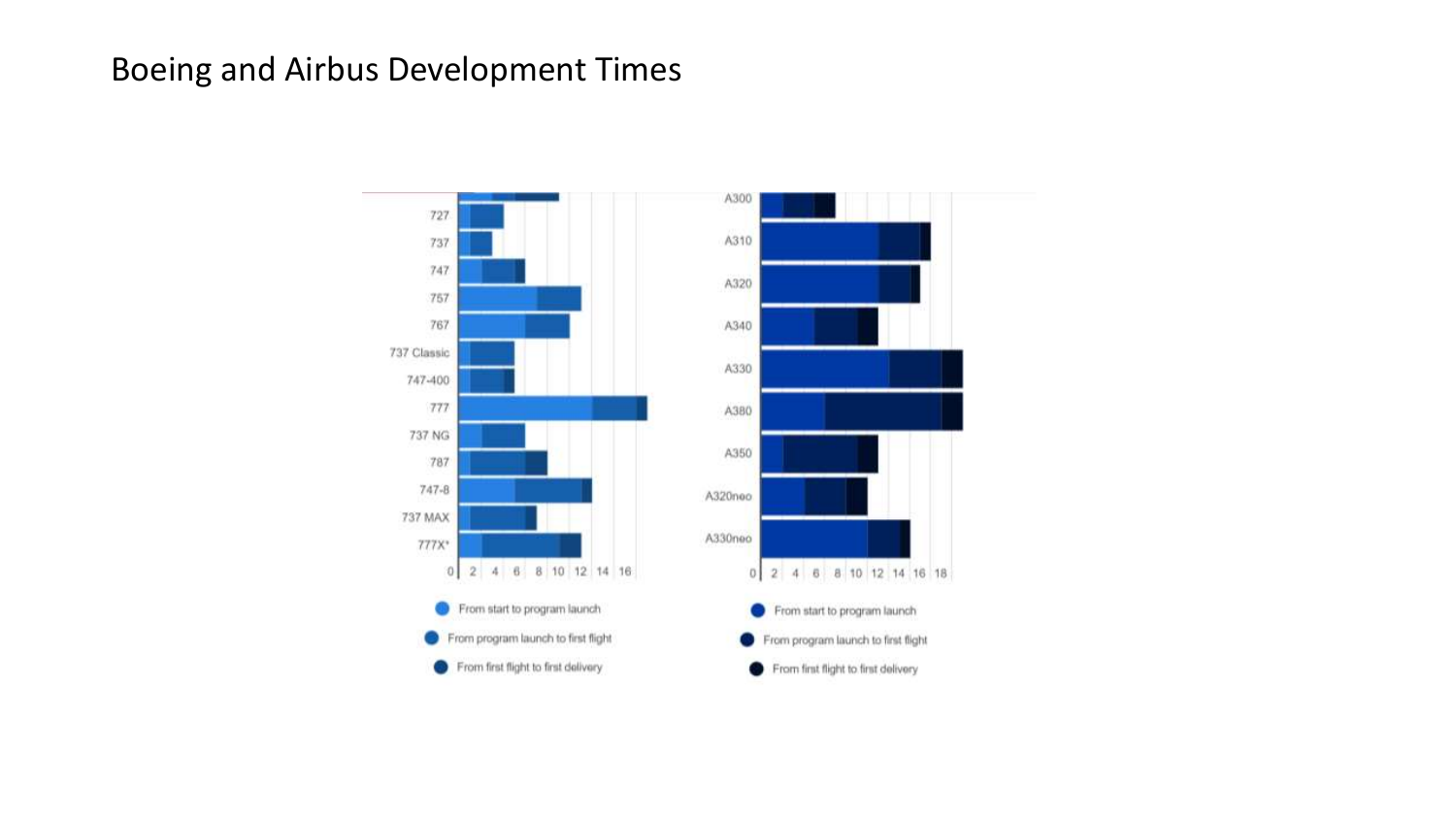#### Aircraft Programs Cumulative Cash Flows

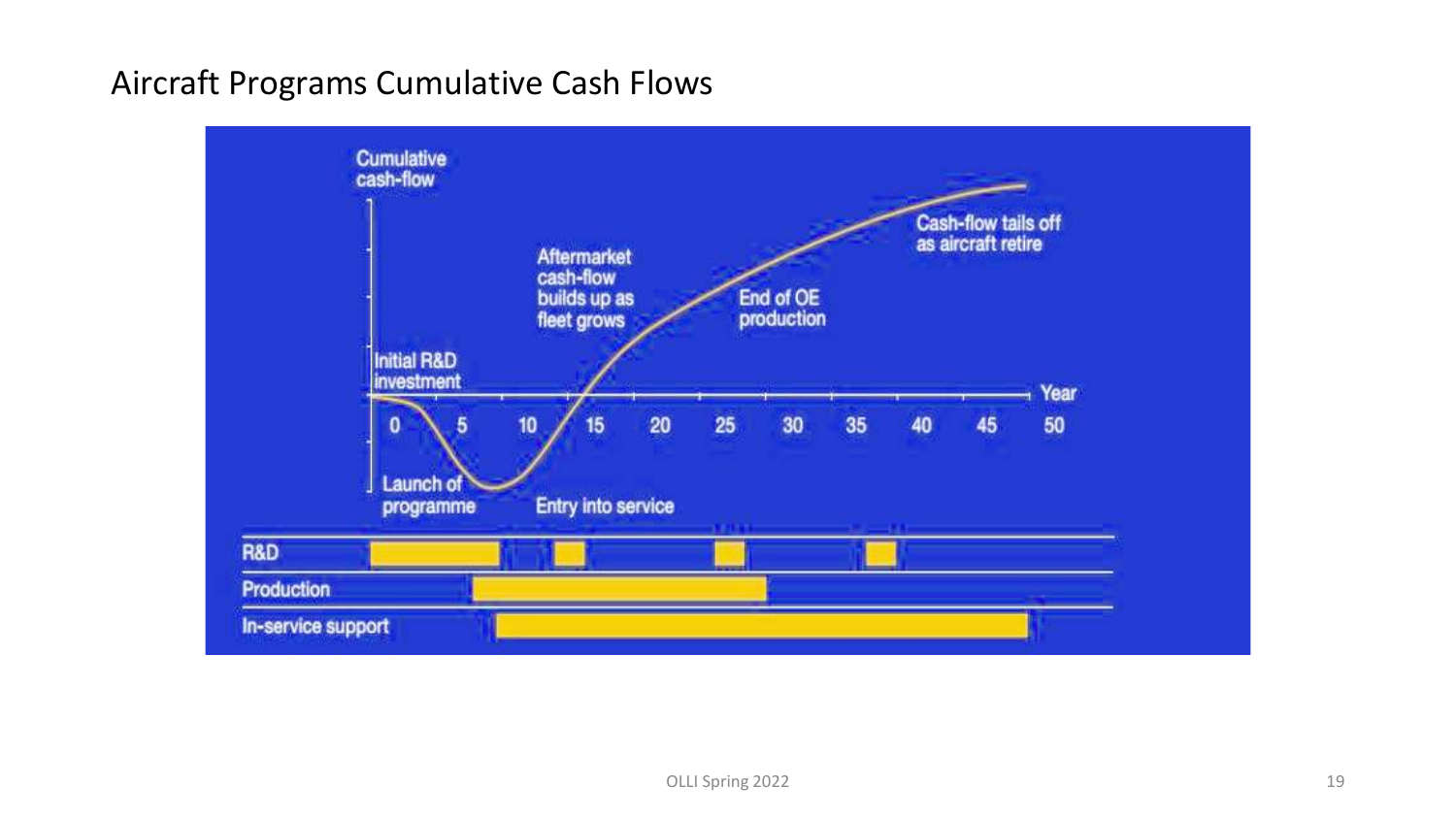#### Aircraft Development Cost Estimates



Fig. 2. Boeing and Airbus Group representative models and development cycle timeframe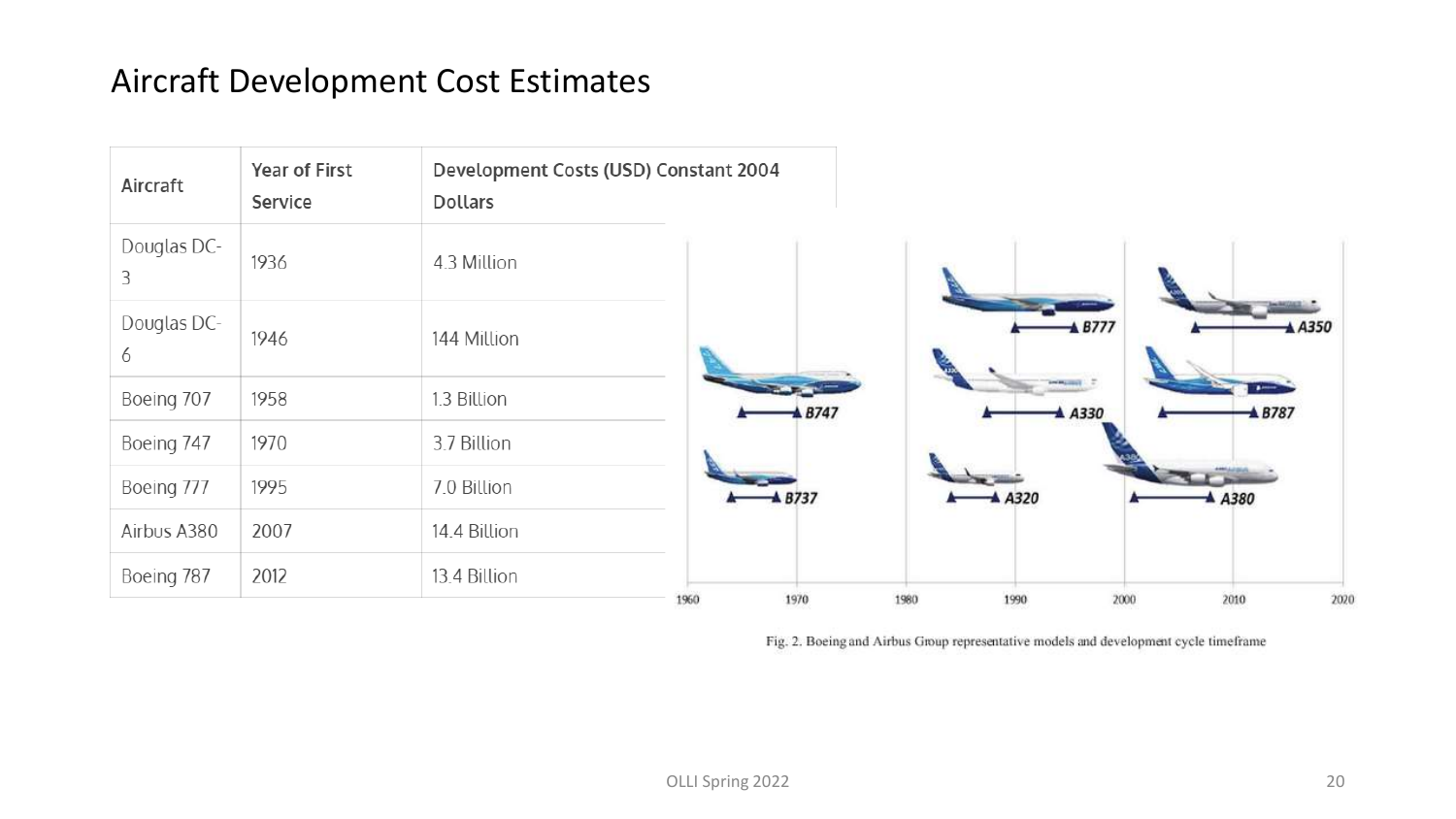#### Some Subjects To Be Considered

- Commercial aircraft duopoly
- Some commercial aviation history
- Commercial aircraft manufacturers
	- American and European
	- Some of their aircraft
- Growth of air travel with improved aircraft
- Bigger and faster aircraft
- Invention of the jet engine
- Post war aircraft
- Aircraft of the jet age
- American manufacturers dominate
- Boeing- history
- Douglas- history
- Lockheed-history
- Introduction of the wide bodies
	- Boeing 747
	- Douglas DC-10
	- Lockheed L-1011
- European manufacturers join to counter the Americans
- Beginning of Airbus
- Airbus organization issues
- The first Airbus aircraft the A300 wide body twin
- Breaking into the North American market
- Douglas merges with McDonnell
	- Problems with DC-9 production
- MDC fails to build a wide body twin
- Lockheed drops out of commercial market
- Airbus expands its offerings- A320 a new aircraft
- Challenging Boeing